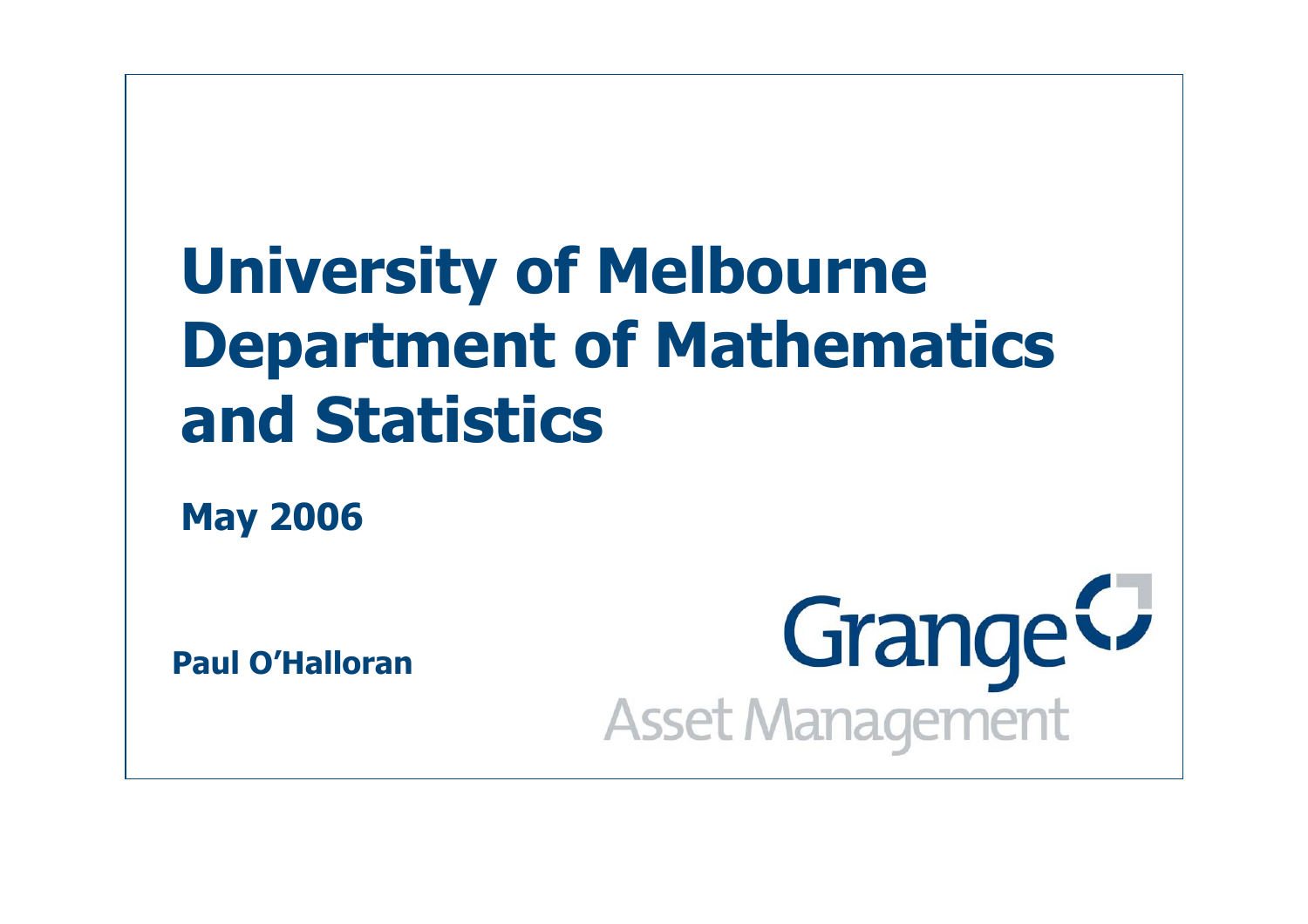#### **Career Overview**

#### Academic Qualifications

- B.App.Sc (Maths) QUT O
- Fellow of the Institute of Actuaries of Australia O

#### Work Experience

- 1986 2000: Towers Perrin (Russell Global Investments) and Mercer  $\sigma$ 
	- Actuarial Analyst, Actuary and Consultant
- 2000 2002: BT Funds Management O
	- Head of Institutional Business (Corporate Super)
- 2003 2004: Australian Gas & Light O
	- Project Manager Human Resources
- 2004 present : Grange Asset Management  $\sigma$ 
	- **Chief Executive Officer**

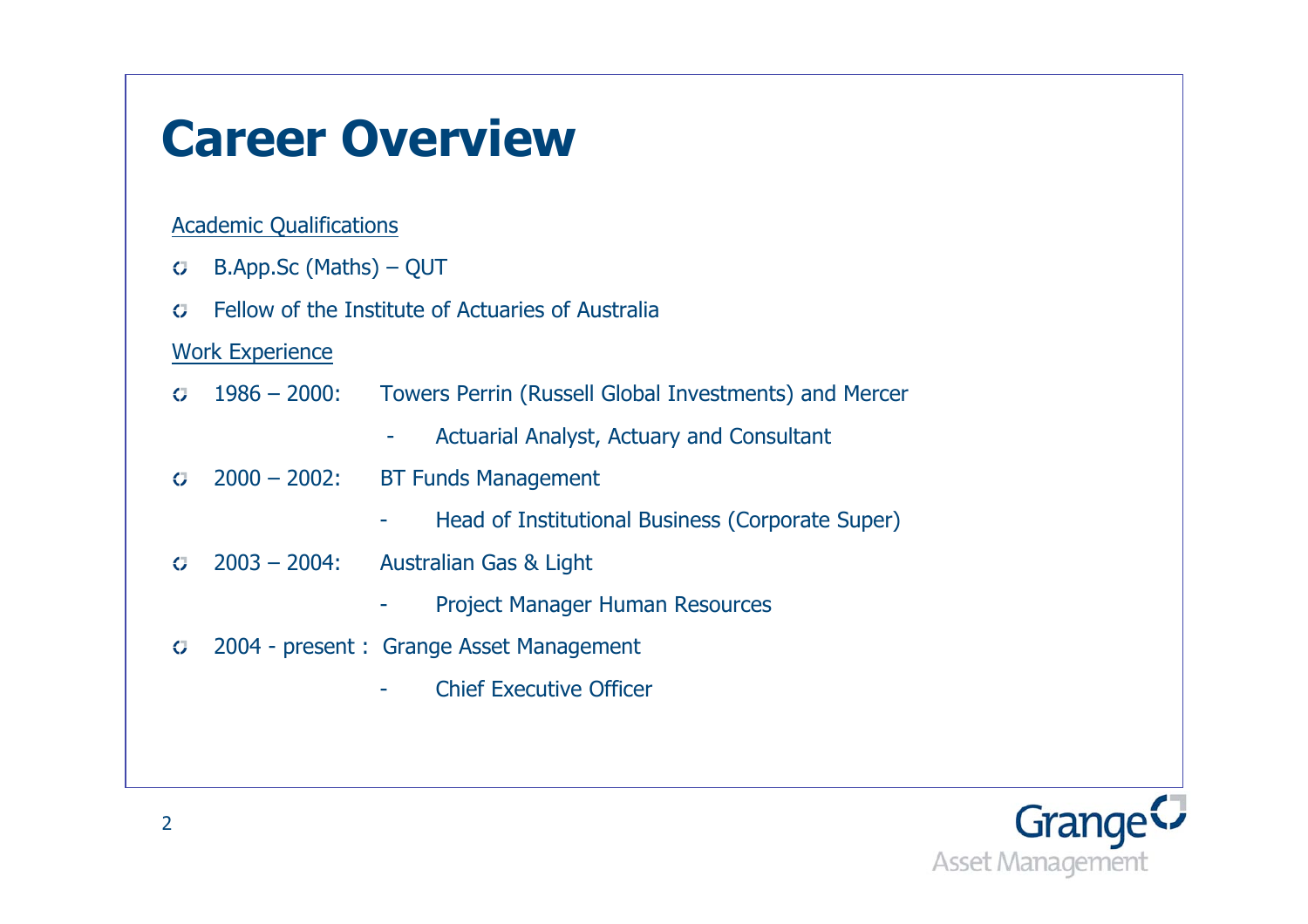## **Highlights**

Consulting and Actuarial work

- Pioneered work in the field of statistical inference within asset consulting in Australia ( $86 88$ ) O.
- Involvement in significant financial projects: (Yoy Lang B privatisation) O
- Breadth and variety were the key ("Financial Engineer"): O
	- Advice to General insurers, life insurers, superannuation trustees, investors
	- Tattslotto case, pet health care, expert witness, loyalty programs

#### BT Funds Management and Australian Gas & Light

- BT Key role in research and introduction of new investment strategy/products that signaled O. dramatic shift in company's direction
- Implemented major change to employee benefit program at AGL, and managed communication  $\sigma$ change program with all stakeholders satisfied:
	- Employees, Executive Team, AGL Board, Unions
	- Invaluable corporate experience

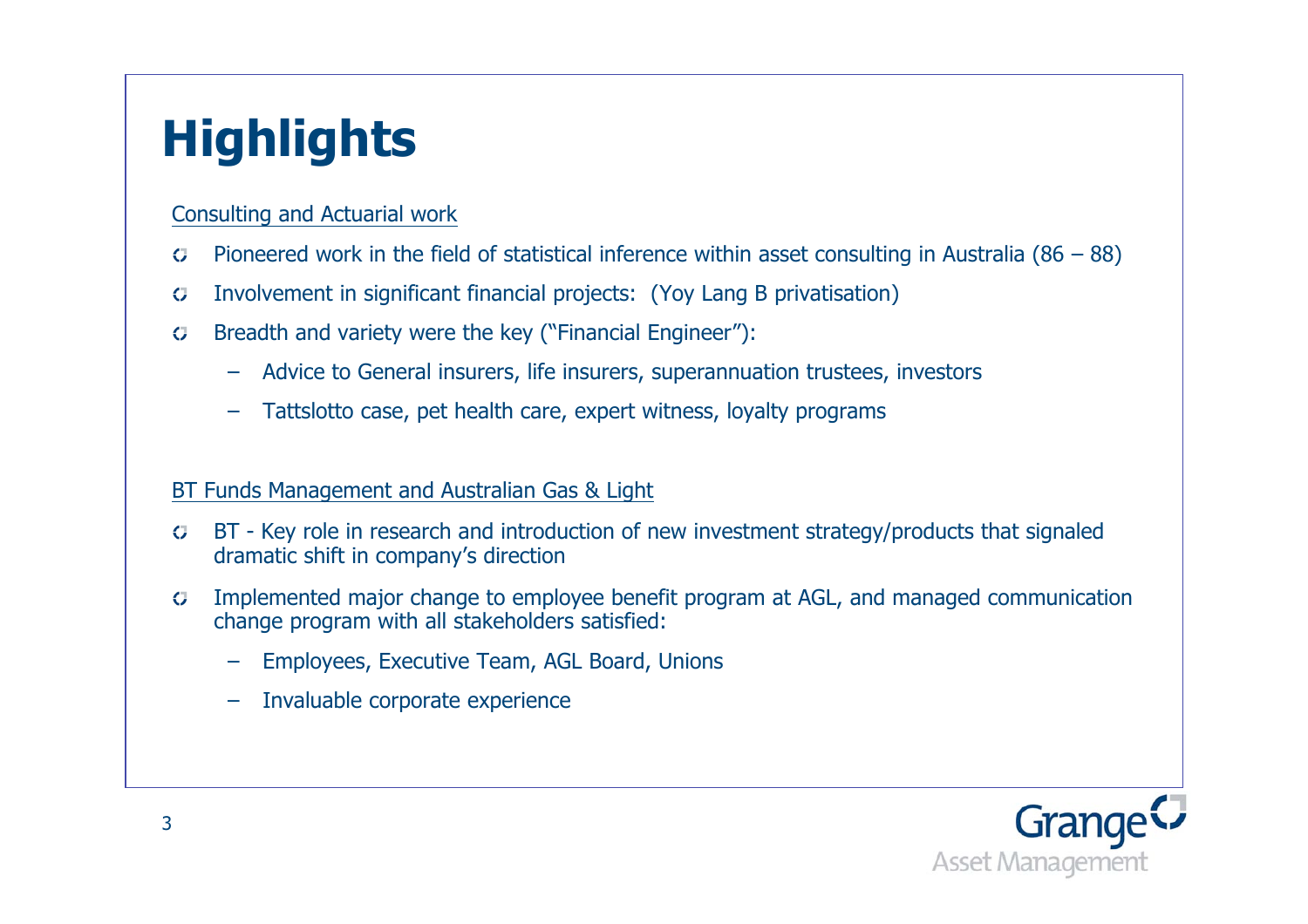### **Introduction to Grange**

- Grange Securities Ltd established since 1995  $\sigma$
- Grange Asset Management Ltd established 2004  $\sigma$
- Over 120 staff servicing Australia and Asia Pacific region from offices in Sydney, Melbourne,  $\sigma$ Brisbane & Perth
- Acknowledged leader in the development of Australia's interest rate and hybrid securities  $\sigma$ market
- $\sigma$ Key business includes asset management, fixed interest, equities, corporate advisory, property investment, private investor services
- Since January 2000, Grange has participated in over 76 publicly announced issues  $\sigma$
- $\sigma$ Grange consistently ranks with the global investment houses for new issues

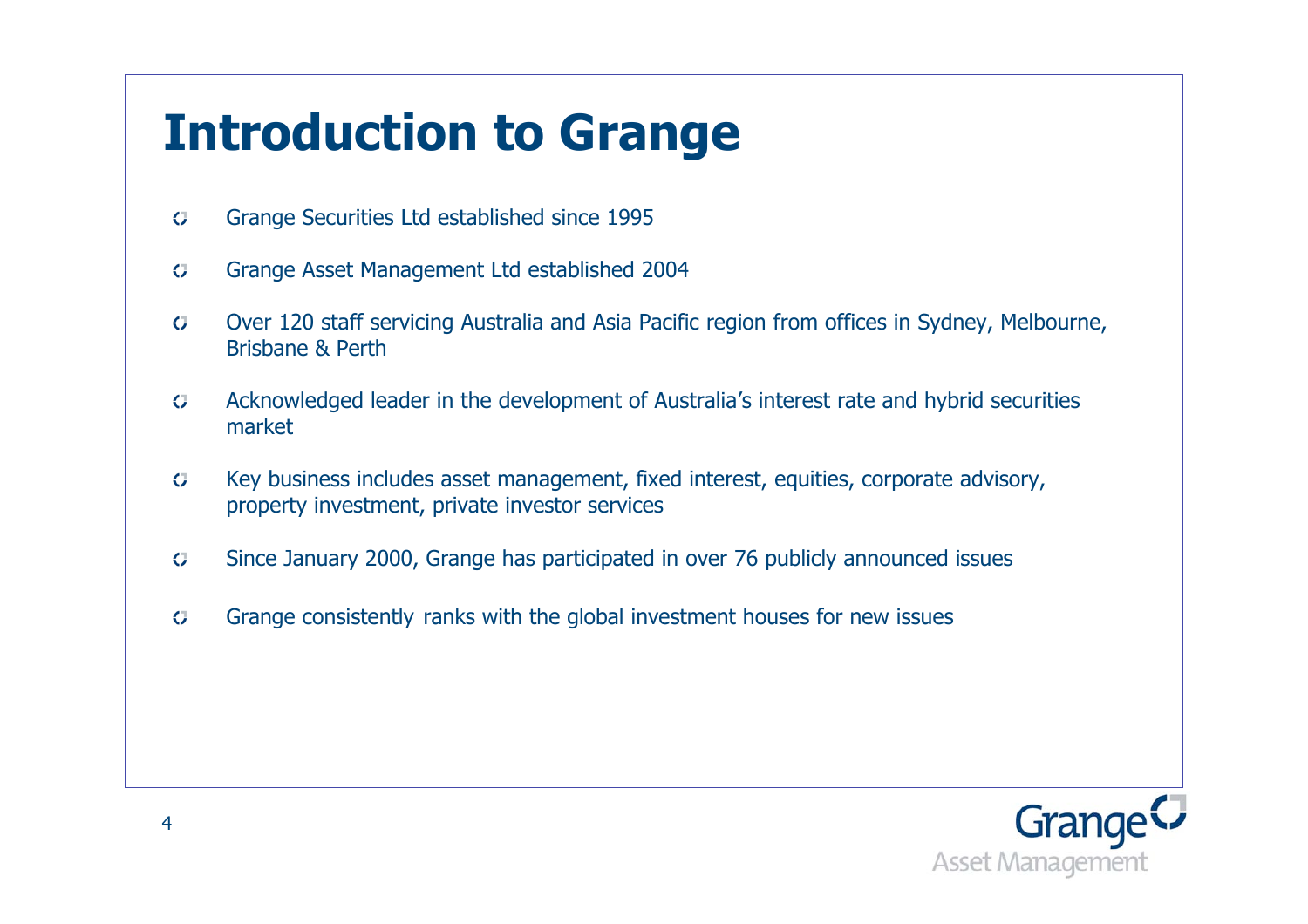### **Graduate Roles at Grange Securities**

- Fixed Interest and Equity Divisions: O
	- Undergraduate degree is entry point: Commerce, Finance, Maths, Economics
	- historically graduates taken from major banks once they have completed "rotation" period;
	- Graduates start as assistants to experienced brokers and/or senior research analysts
	- Other opportunities in Structured Product Division Designing, testing and pricing sophisticated investment products (CDOs, capital protected investments using derivatives)
	- Exposure to financial markets trading activities, pricing, performance analysis
- Corporate Finance Division O
	- Masters qualification level required and/or additional major outside of Maths
	- Recruiting at Grange occurs on an opportunistic basis
	- More likely to be progression point rather than initial starting point
	- Involvement in M&A activity, corporate balance sheet management
	- Exposure to CEO's and CFOs
	- Mathematical skills provide modeling capabilities and general analytical expertise

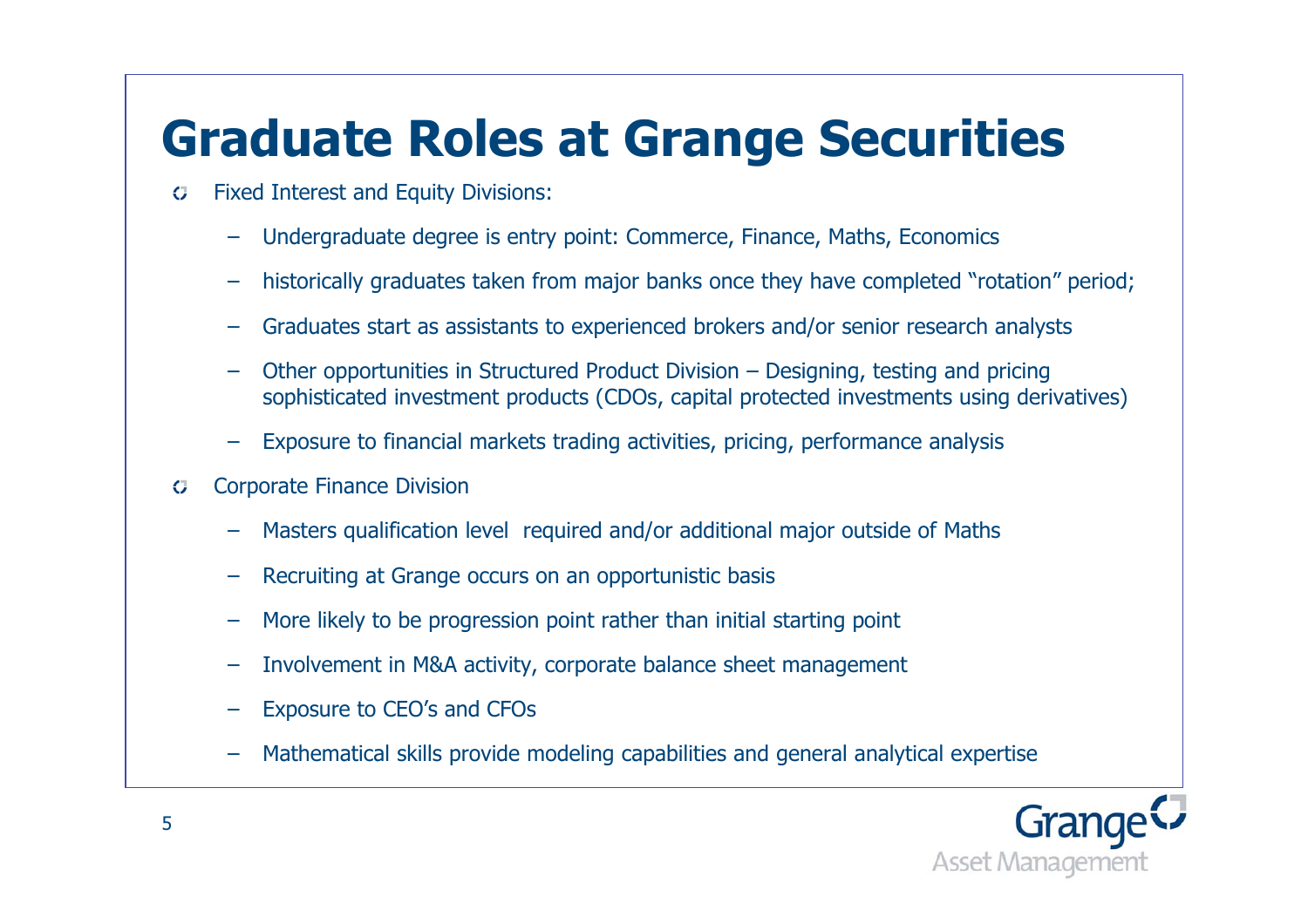### **Graduate Roles at Grange Securities**

- Funds Management O
	- Undergraduate degree, Honours level preferred: Commerce, Finance, Economics and **Maths**
	- Limited graduate intake: business growth will determine
	- Exposure to range of portfolio management activities:
		- Pricing of complex financial assets (DCF techniques, option pricing)
		- Performance attribution quantifying contributors to performance
		- Risk Management modeling market risk, and individual security value at risk
		- Interaction with money managers, asset consultants, planners, trustees
- Why Funds Management?  $\sigma$ 
	- Australia is fourth largest funds management industry in the world (\$1 trillion) and  $5<sup>th</sup>$ largest pension market (\$700bn)
	- Melbourne has a dynamic funds management industry and this will increase through VFMC and Future Fund

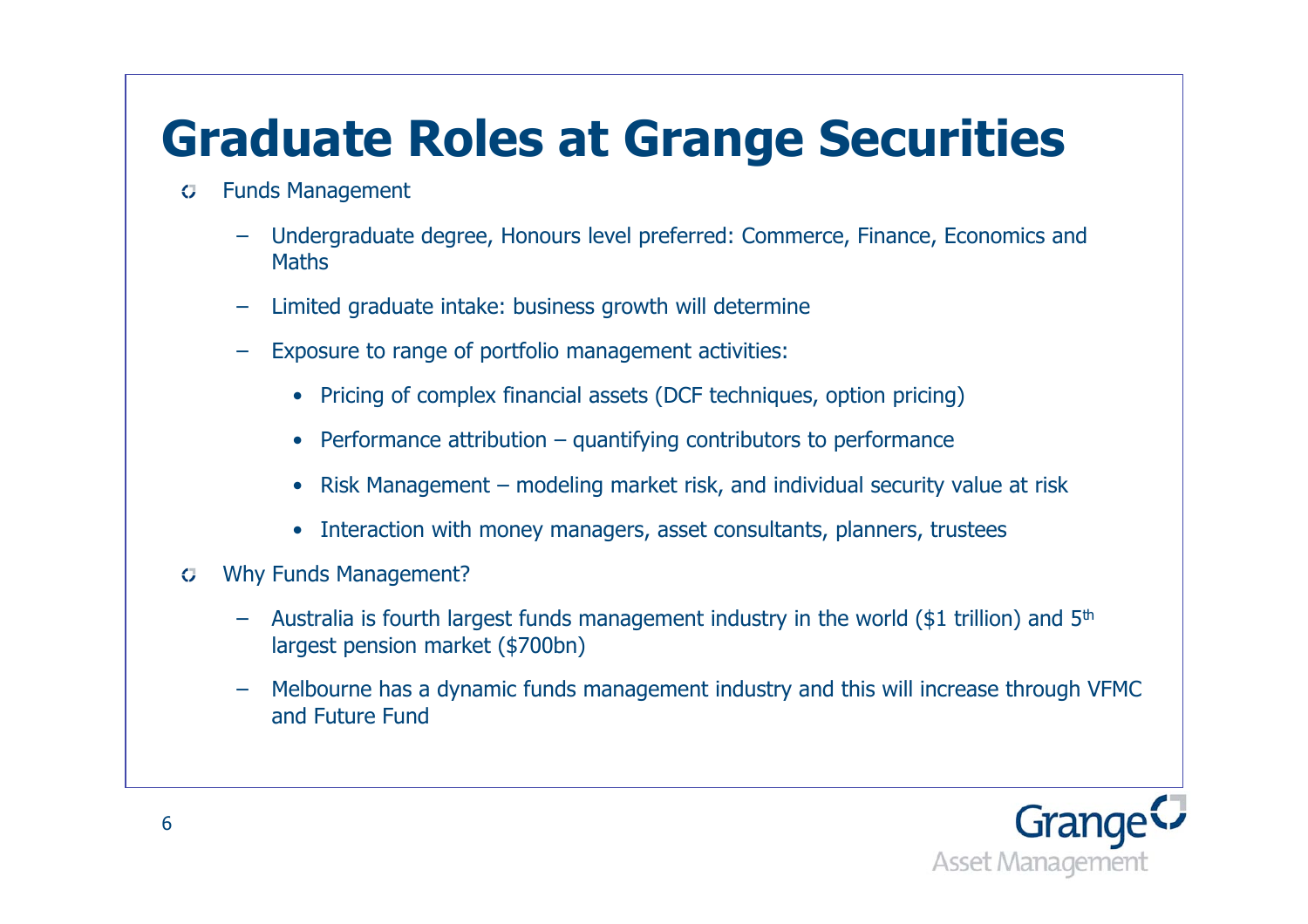#### **Grange Preferred Candidate**

- Qualities in a Mathematician: O
	- Analytical, problem solver, independent thinker
	- Ability to apply knowledge and skills to other fields
- Qualities in a preferred math candidate for Grange O
	- Solid academic achievement is important
	- Can articulate reasons for choosing a career path with Grange
	- Willing to take on additional studies to succeed (Finance, CFA, FIAA)
	- Fit with our culture: team player, motivated and success orientated
	- Good communication skills: written and verbal

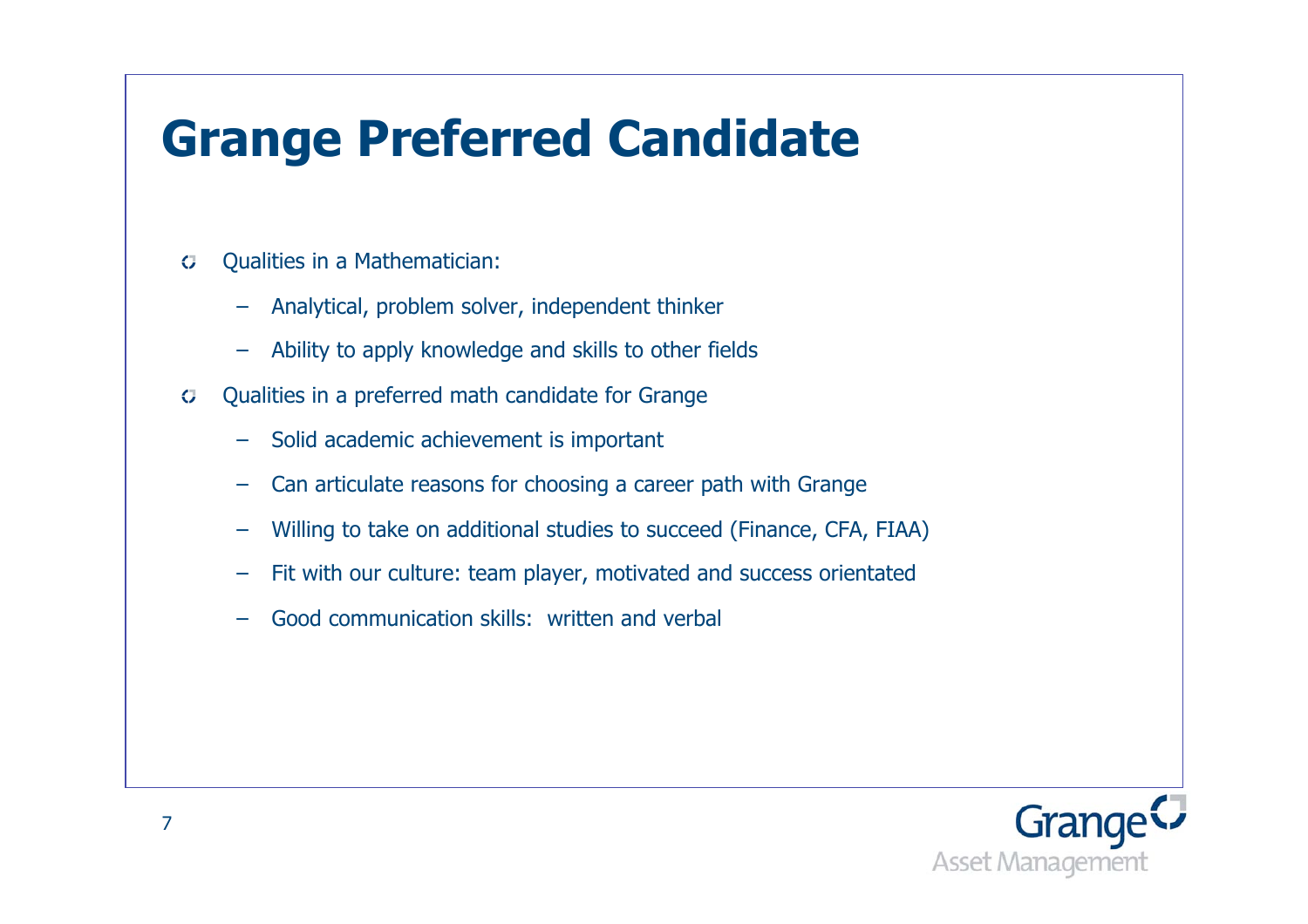